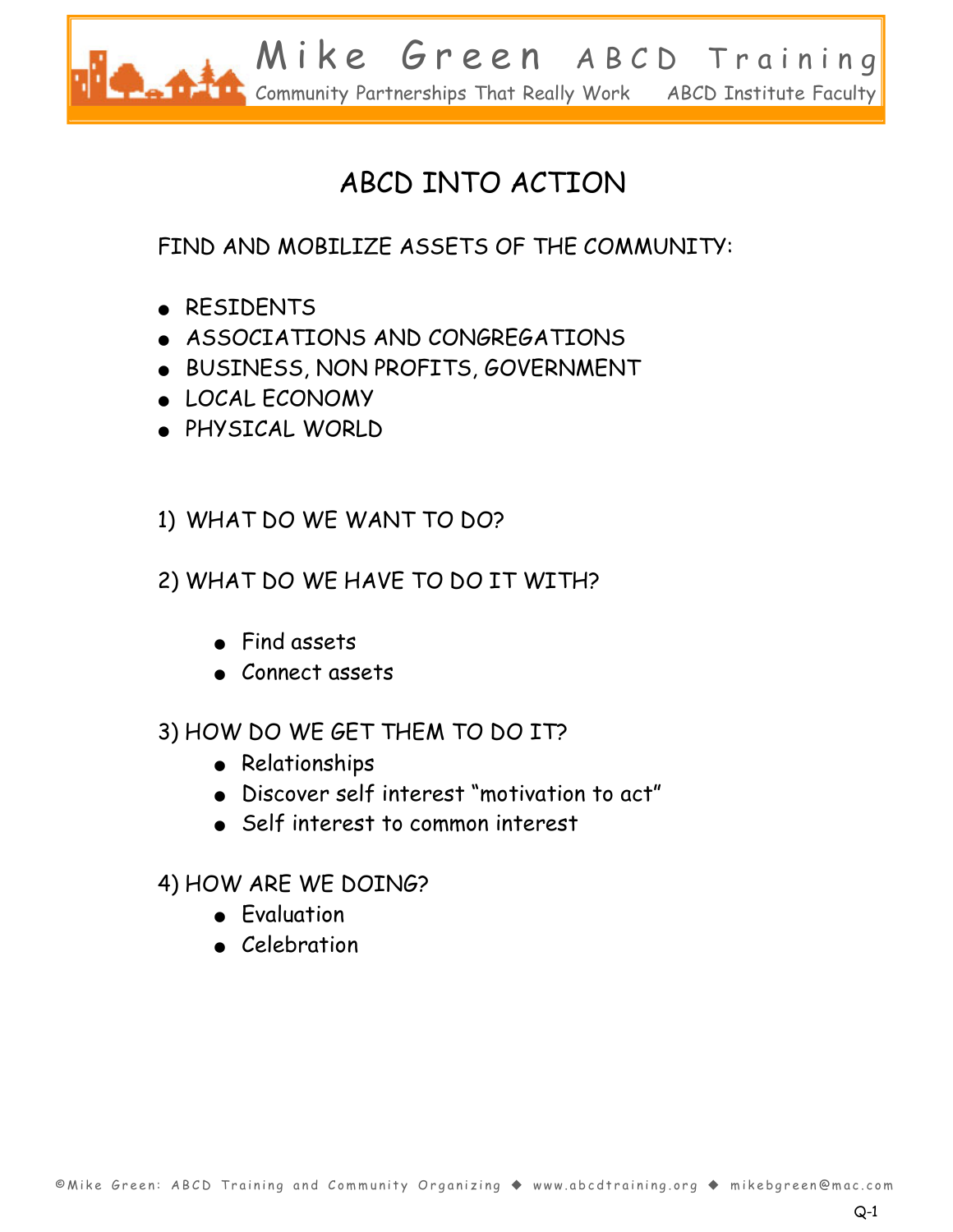

# ABCD MAPPING

FOUR KEY QUESTIONS:

- 1) WHO IS DOING IT?
- 2) WHAT IS THE PURPOSE?
- 3) HOW WILL YOU COLLECT AND ANALYZE THE DATA?
- 4) HOW WILL YOU USE THE DATA TO MAKE CONNECTIONS FOR CONTRIBUTION?

ABCD MAPPING IS A GUIDE FOR RELATIONSHIP BUILDING \_NOT JUST DATA!

TO USE A "MAP" EFFECTIVELY; YOU NEED "AN ORGANIZATIONAL VEHICLE" CAPABLE OF GOING DOWN THE ROAD!

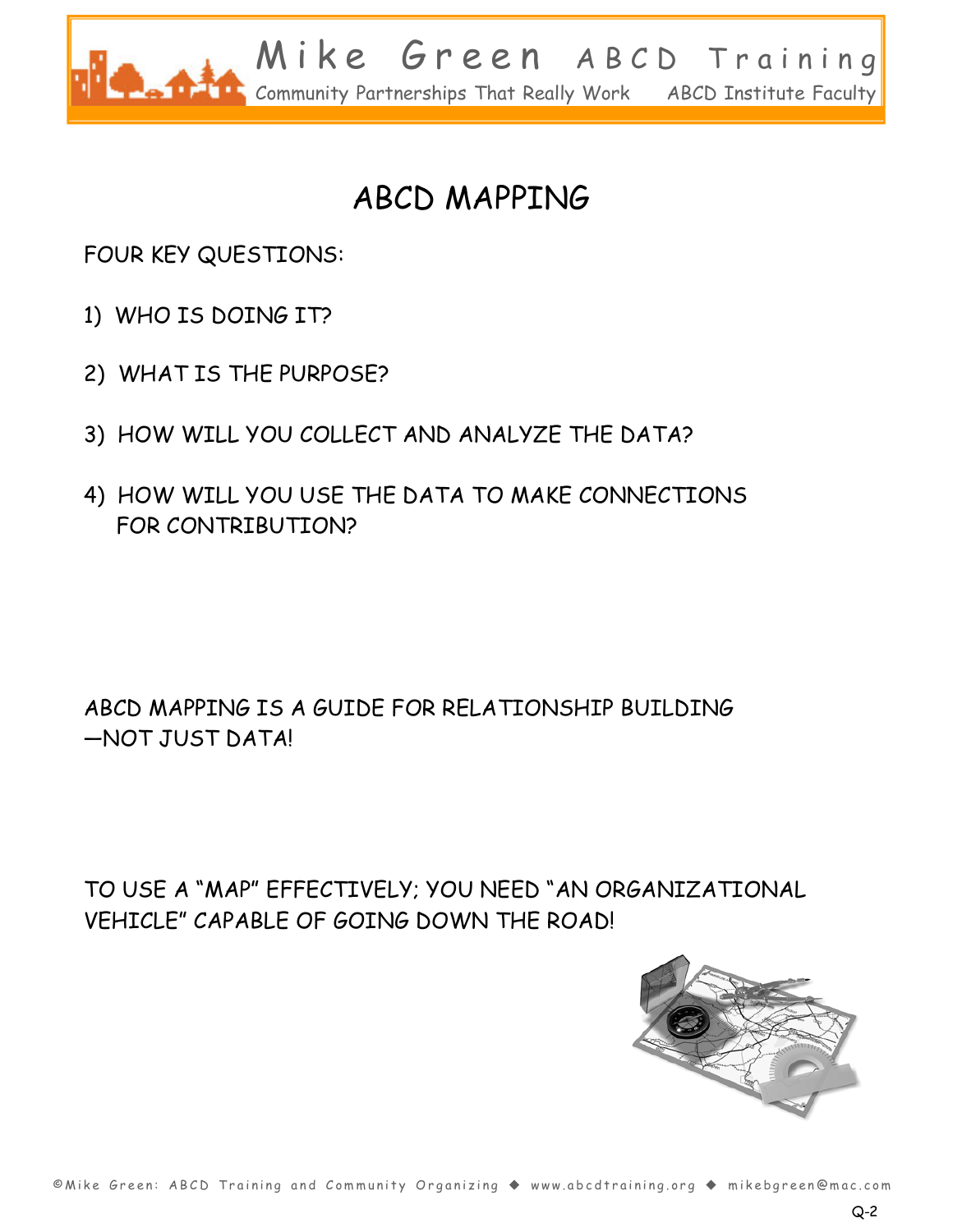

# Types of Asset Mapping

Individual Asset Inventories:

Ɣ Gifts, talents, dreams, hopes, fears

Associational Mapping:

- Ɣ Associations you know
- Associations you don't know
- What do they currently do?
- What have they talked about doing but haven't done yet?
- What might they do if they were asked?

Institutional Mapping:

- Ɣ Gifts of employees & volunteers
- Ɣ Physical space & Equipment
- How money is spent supplies, services, hiring, etc.
- Ɣ Current relationship with community

Physical Space Mapping:

- $\bullet$  What is in the neighborhood parks, schools, libraries, community centers, hospitals and clinics, apartments, single family homes, neighborhood businesses, bike and walking paths, green spaces, vacant lots...
- What happens where block club activity, recreation/sports, crime, senior activities, youth activities, clean-ups, code problems, housing type, etc.

Neighborhood Economy Mapping:

- How money flows in (and out) of the neighborhood
- Ɣ Neighborhood business development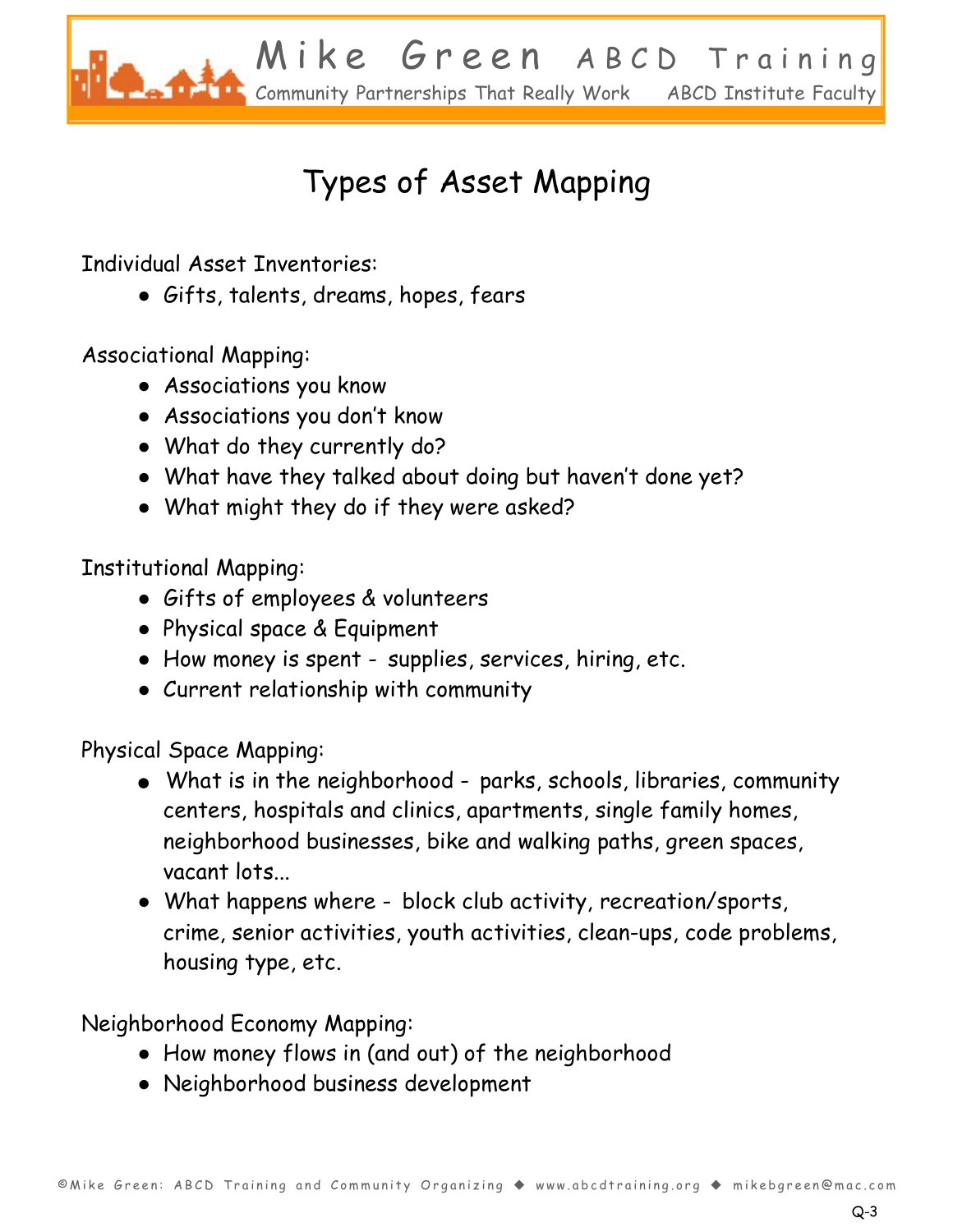

Capacity Inventory Examples NEW PROSPECT BAPTIST CHURCH

### NEW PROSPECT BAPTIST CHURCH

Cincinnati, OH

Survey Guidelines

Introduction

My name is \_\_\_\_\_\_\_\_\_\_\_\_\_\_\_\_\_\_\_\_\_\_ What is your name?

Thank you for coming over. Did someone talk to you about what the "Gift Exchange" is all about? What do you understand it to be?

Basically, we believe that everyone has God-given talents and gifts that can be used to benefit the community. I'd like to spend a few minutes talking to you about your gifts and skills.

Before we get started, let me give you a small gift.

#### GIFTS

Gifts are abilities that we are born with. We may develop them, but no one has to teach them to us.

- 1. What positive qualities do people say you have?
- 2. Who are the people in your life that you give to? How do you give to them?
- 3. When was the last time you shared with someone else? What was it?
- 4. What do you give that makes you feel good?

#### SKILLS

Sometimes we have talents that we've acquired in everyday life such as cooking and fixing things.

- 1. What do you enjoy doing?
- 2. If you could start a business, what would it be?
- 3. What do you like to do that people would pay you to do?
- 4. Have you ever made anything? Have you ever fixed anything?

#### DREAMS

Before you go, I want to take a minute and hear about your dreams-those goals you hope to accomplish.

- 1. What are your dreams?
- 2. If you could snap your fingers and be doing anything, what would it be?

#### CLOSING

First, I'd like to thank you. We're talking to as many people as we can and what we'd like to do is begin a Wall of Fame here in the Soup Kitchen highlighting the gifts, skills and dreams of as many people as possible. The ultimate goal is to find a way to use those gifts in rebuilding the community.

Before you go, can I get your full name? Address? Age?

A Community Building Workbook ©1997 Kretzmann & McKnight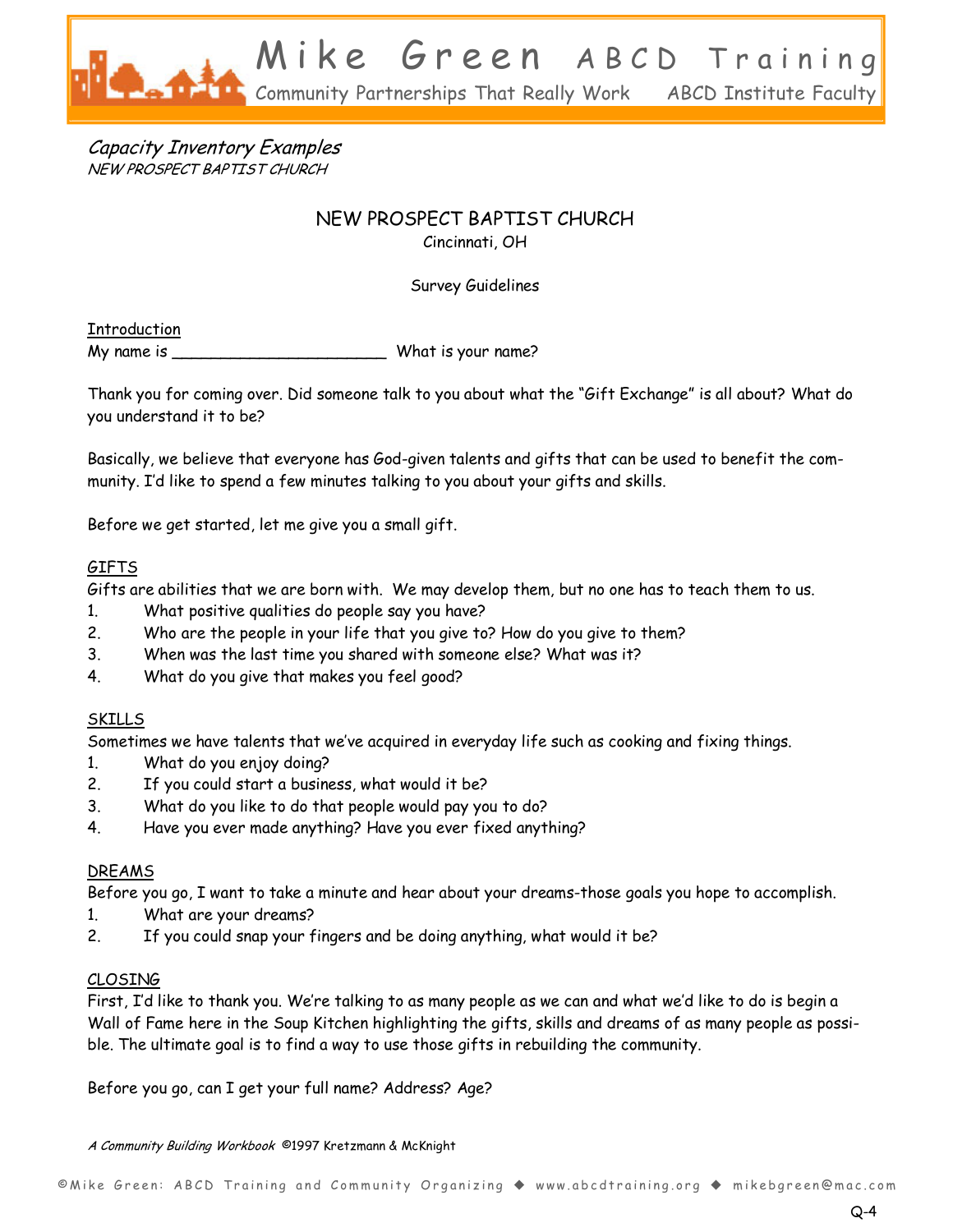

Capacity Inventory Examples Greyrock Commons Co-Housing Community

### GREYROCKERS GIFT LIST

MY NAME IS:

AND HERE ARE SOME OF MY GIFTS

Please list 2-4 things in each category-things you wouldn't mind people at Greyrock knowing about you. Please write legibly.

Gifts of the head (things I know something about, and would enjoy taking about, or teaching others about, e.g., birds, art history, movies, solar energy).

Gifts of the hands (things I know how to do and enjoy doing, e.g., carpentry, sports [be specific], gardening, cooking).

Gifts of the heart (things I care deeply about, e.g., protection of the environment, civic life, children).

When you finish, tape the paper to some part of your person and wander around, reading other people's lists and having them read yours. Feel free to add or change as you go. Try to interact with at least 2 people. Benefits of doing a gifts list: (1) You can find people who share your interests. (2) If you need something done that you don't have the skills for, you may find someone who does have those skills and compensate them with money or through a barter arrangement. (Laurie and Katherine are working on a more elaborate barter system, or skills bank; see them if you are interested in helping develop it.) And, finally, (3) it helps you skip over the small talk and get to the meaning of life, or some such thing. PLEASE RETURN THIS FORM TO ELIZA. THANKS!!

A Community Building Workbook ©1997 Kretzmann & McKnight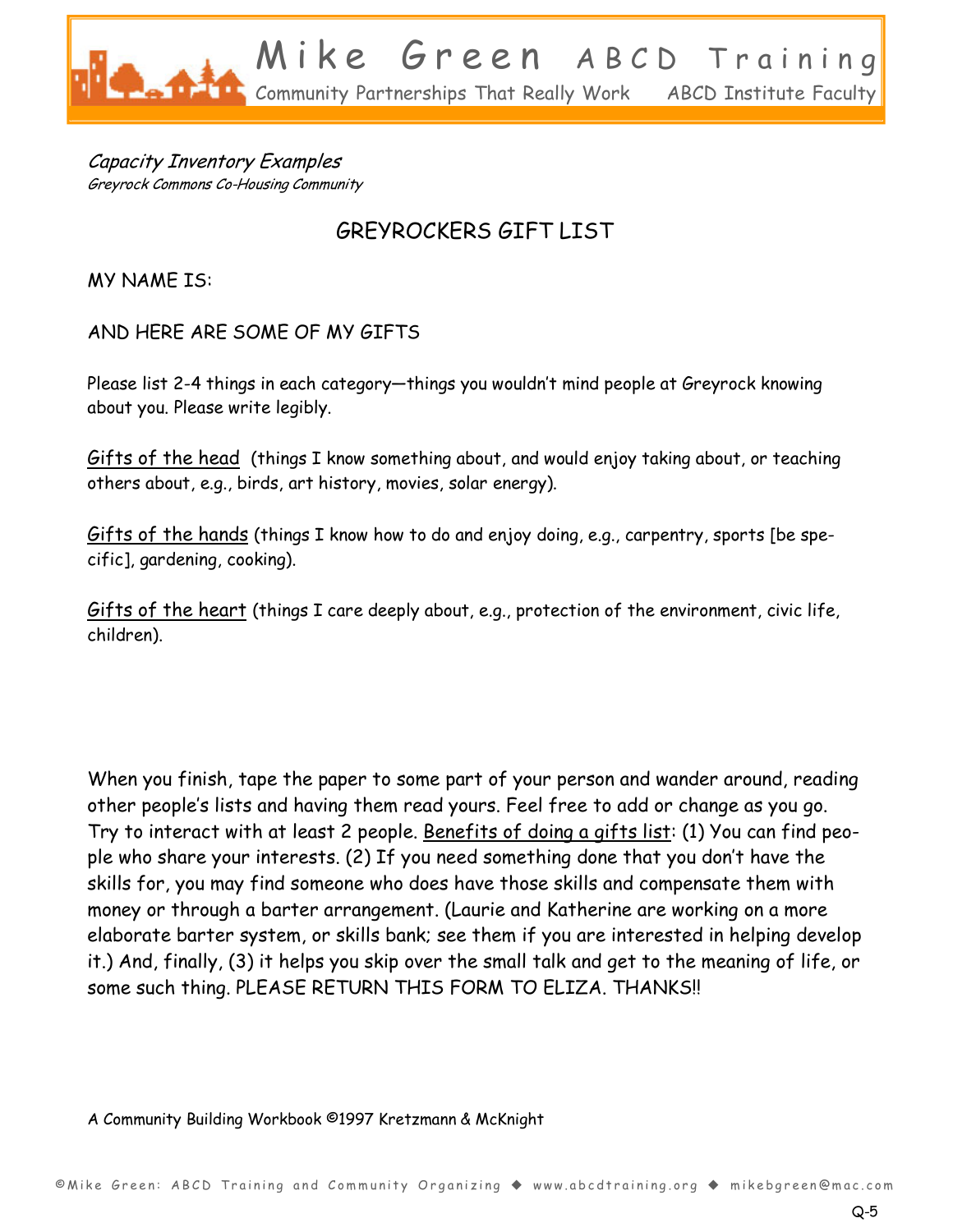

# Community Capacity Inventories Questions to Ask Before You Start

### **PURPOSE:**

- What is our goal? What do we hope to achieve?
- What specific goals can we name that will help to make the general goal more concrete?
- Ɣ What kinds of questions need to be asked in order to generate the kind of information necessary to meet both the general and specific goals?
- Ɣ How will we use the information that we collect to accomplish our goals?

### **METHODS:**

- $\bullet$  What is the most effective way to collect information that we need, given the resources at our disposal?
- Ɣ How many community residents do we want to interview?
- Ɣ How will our interviewers be educated and trained in the capacity inventory approach and process?
- Ɣ What will happen to the information once it has been collected? Who will be responsible for analyzing and maintaining it, and making sure it is available to be used toward meeting the organizations goals?

Thanks to Geralyn Sheehan, ABCD Institute Faculty gsheehan@rconnect.com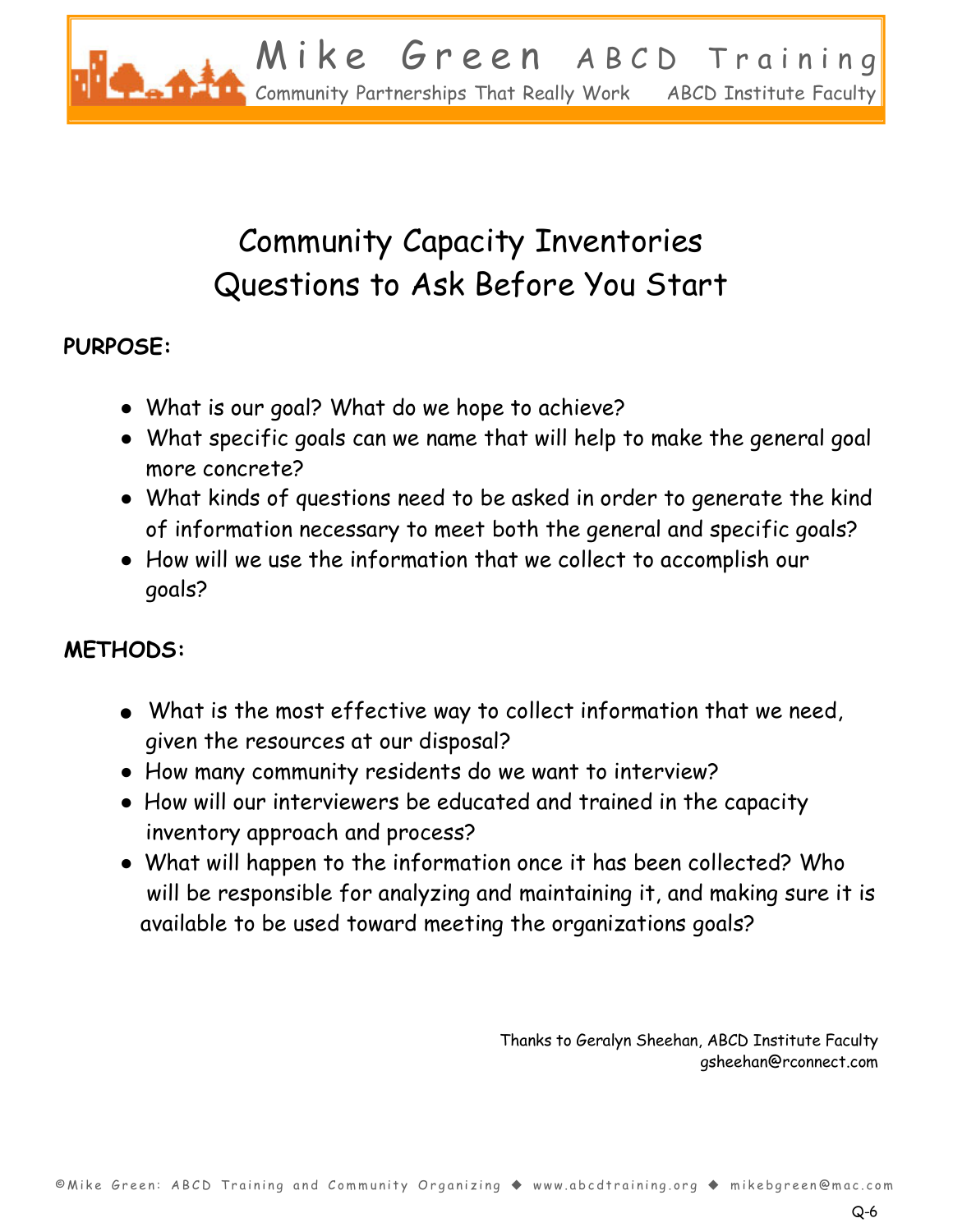

### **MASTER LIST OF ASSOCIATIONS**

#### 1. **Addiction Prevention and Recovery Groups**

Drug Ministry/Testimonial Group for Addicts Campaign for a Drug Free Neighborhood High School Substance Abuse Committee

#### 2. Advisory Community Support Groups (friends of...)

Friends of the Library Neighborhood Park Advisory Council Hospital Advisory Group

#### 3. **Animal Care Groups**

Cat Owner's Association Humane Society

#### 4. **Anti Crime Groups**

Children's Safe Haven Neighborhood Group Police Neighborhood Watch Senior Safety Groups

#### 5. **Block Clubs**

Condominium Owner's Association Building Council Tenant Club

#### 6**. Business Organizations/ Support Groups**

Jaycees Local Chamber of Commerce Economic Development Council Local Restaurant Association

#### 7. **Charitable Groups and Drives**

Local Hospital Auxiliary Local United Way United Negro College Fund Drive

#### 8. **Civic Events Groups**

Local Parade Planning Committee Arts and Crafts Fair July 4th Carnival Committee Health Fair Committee

#### 9**. Disability/Special Needs Groups**

Special Olympics Planning Committee Local American Lung Association Local Americans with Disabilities Association Local Muscular Dystrophy Association

#### 10**. Cultural Groups**

Community Choir Drama Club Dance Organization High School Band

#### 11. **Environmental Groups**

Neighborhood Recycling Club Sierra Club Adopt-a-Stream Bike Path Committee Clean Air Committee Pollution Council Save the Park Committee

#### 12. **Education Groups**

Local School Council Local Book Clubs Parent Teacher Association Literacy Council Tutoring Groups

#### 13. **Elderly Groups**

Hospital Seniors Clubs Westside Seniors Clubs Church Seniors Clubs Senior Craft Club

#### 14. **Family Support Groups**

Teen Parent Organization Foster Parents' Support Group Parent Alliance Group

#### 15**. Health Advocacy and Fitness Groups**

Weight Watchers YMCA/YWCA Fitness Groups Neighborhood Health Council Traffic Safety Organization Child Injury Prevention Group Yoga Club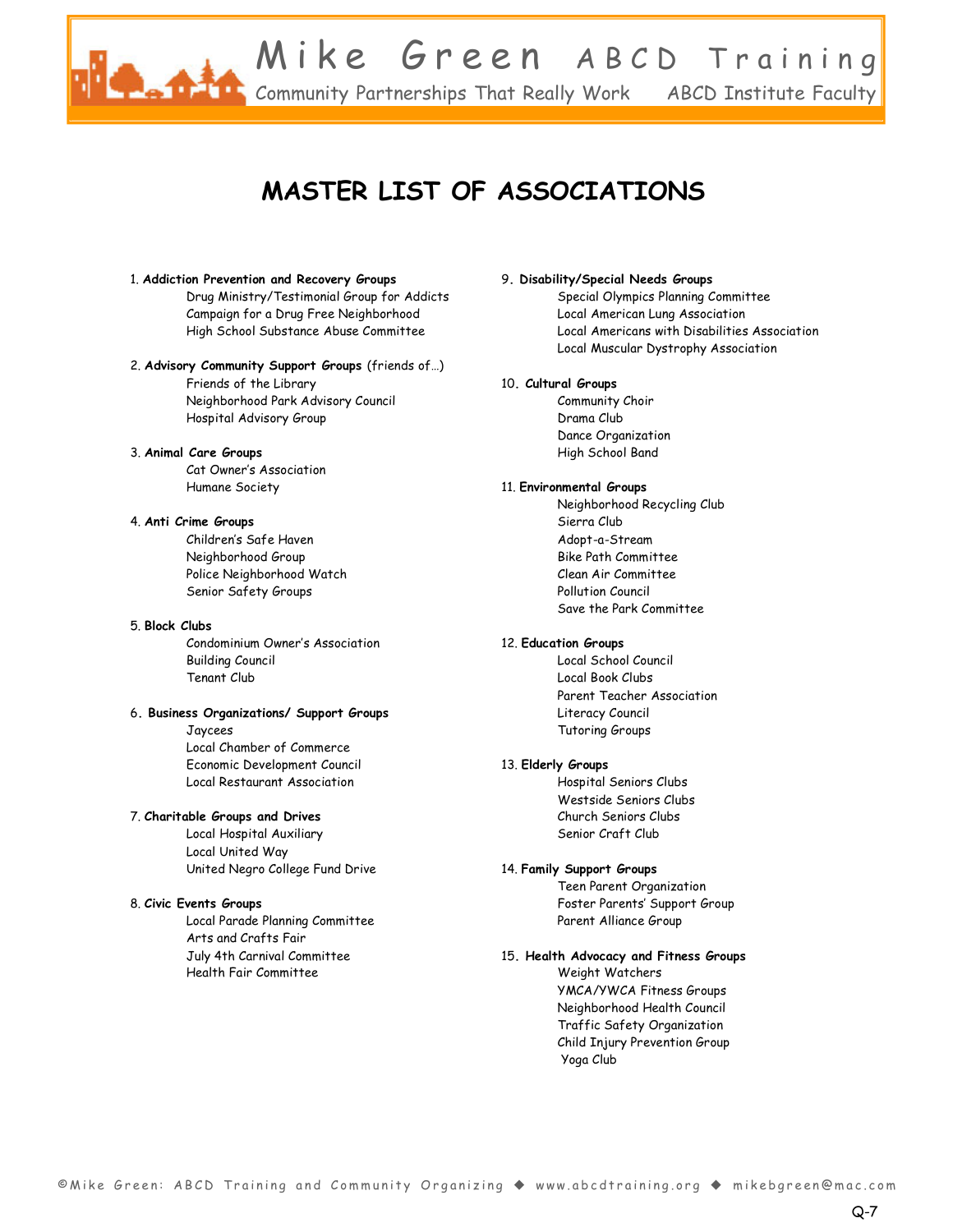Mike Green ABCD Training Community Partnerships That Really Work ABCD Institute Faculty

#### 16. **Heritage Groups**

Black Empowerment Group Norwegian Society Neighborhood Historical Society African American Heritage Association

#### 17. **Hobby and Collectors Group**

Coin Collector Association Stamp Collector Association Arts and Crafts Club Garden Club of Neighbors Sewing Club Antique Collectors

#### 18. Men's Groups

Fraternal Orders Church Men's Organizations Men's Sports Organizations Fraternities

#### 19. **Mentoring Groups**

After School Mentors Peer Mentoring Groups Church Mentoring Groups Big Brothers, Big Sisters Rights of Passage Organizations

#### 20. **Mutual Support Groups**

La Leche League Disease Support (cancer, etc.) Parent-to-Parent Groups Family-to-Family Groups

#### 21. **Neighborhood Improvement Groups**

The Neighborhood Garden Club Council of Block Clubs Neighborhood Anti-Crime Council Neighborhood Clean-up Campaign

#### 22. **Political Organizations**

Democratic Club Republican Club

#### 23. **Recreation Groups**

Kite-flying Club Bowling Leagues Basketball Leagues Body Builders Club Little League

#### 24. **Religious Groups**

Churches Mosques Synagogues Men's Religious Groups Women's Religious Groups Youth Religious Groups

#### 25. **Service Clubs**

Zonta Optimist Rotary Clubs Lions Clubs Kiwanis Clubs

#### 26. **Social Groups**

Bingo Club Card Playing Club Social Activity Club Dance Clubs

#### 27. **Social Cause/Advocacy/Issue Groups**

Get Out the Vote Council Peace Club Hunger Organizations Vigil Against Violence Community Action Council Social Outreach Ministry Soup Kitchen Group

#### 28. **Union Groups**

Industrial (UAW) Crafts Unions (Plumbing Council)

#### 29. Veteran's Groups

Veterans of Foreign Wars Women's Veterans Organizations

#### 30. Women's Groups

Sororal Organizations Women's Sports Groups Women's Auxiliary Mother's Board Eastern Star

#### 31. **Youth Groups**

After School Group 4-H Girl and Boy Scouts Junior Achievement Campfire Girls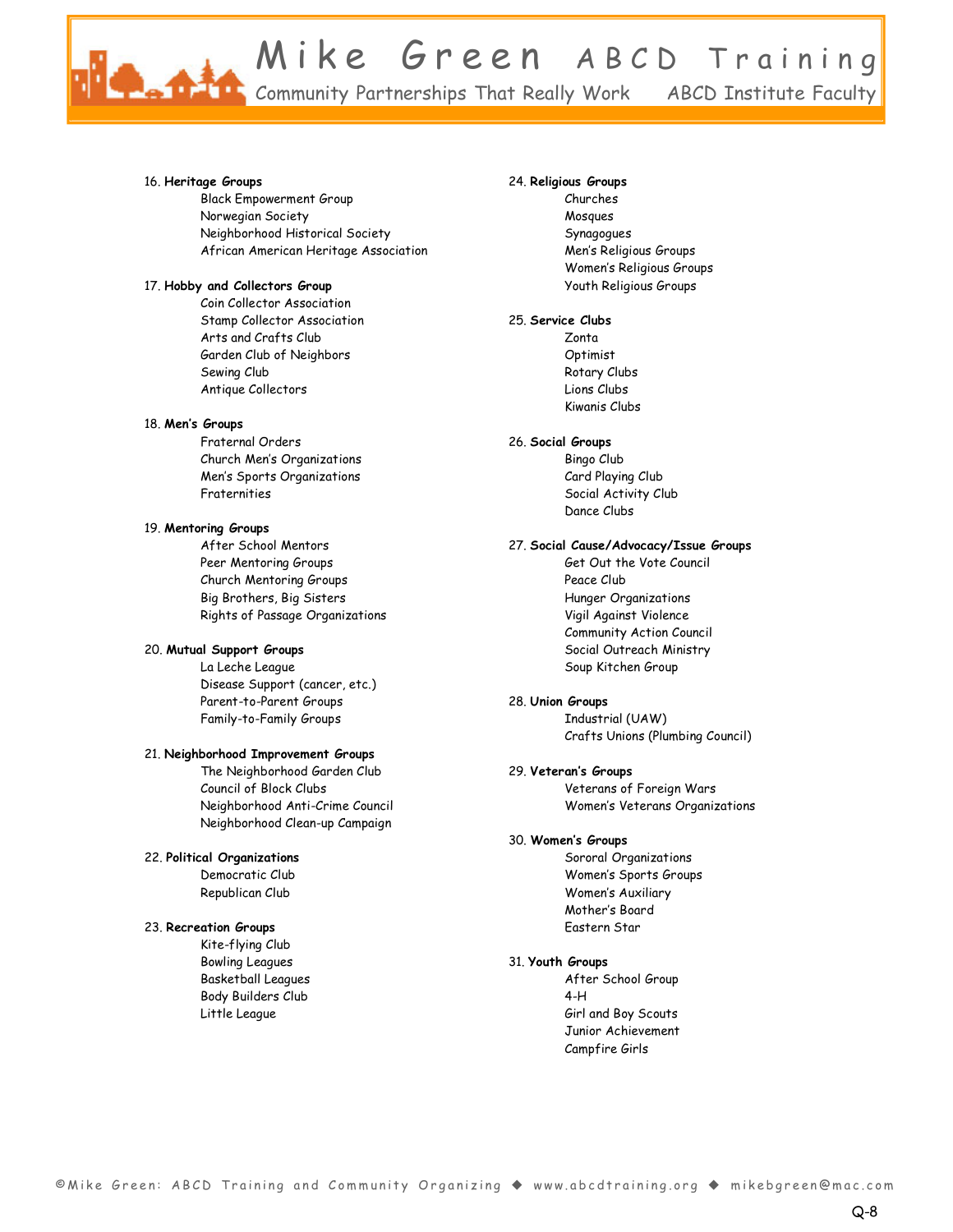

# $\triangle$  Institutions:

# Fortress or Treasure Chest?

Strong communities make strong institutions...

Ways to be community serving by local action:

- ȹ Purchasing
- Hiring
- ȹ Investment and banking
- ȹ Youth training
- ȹ School involvement
- ȹ Accountability: local people serving on boards and committees
- ȹ Staff contributes time, resources and effort to community
- ȹ Contributing use of space and equipment
- ȹ Opening doors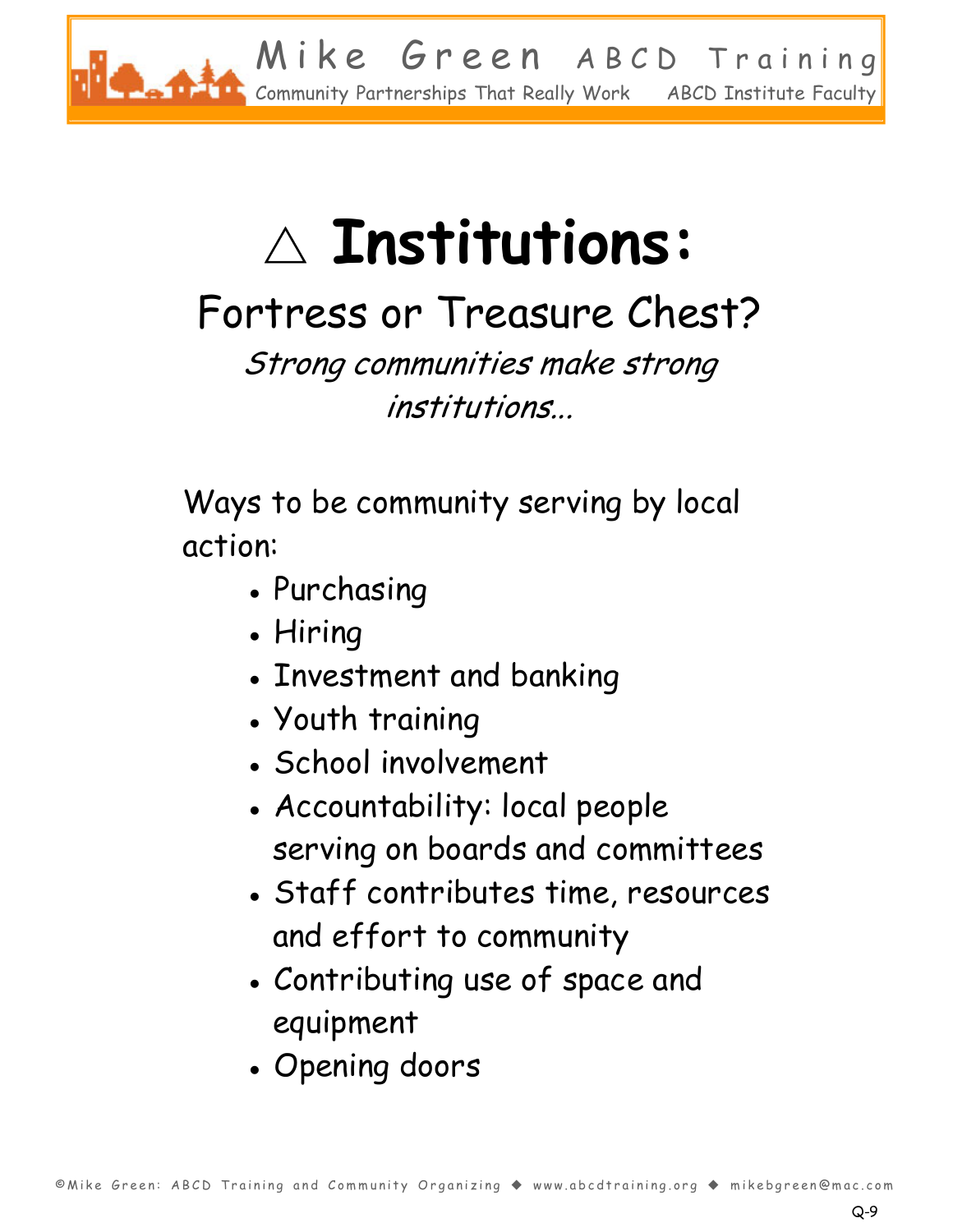

## STRATEGIES FOR INSTITUTIONS AS SERVANTS

What can agencies and institutions do to build stronger community membergroups and stronger communities? How to lead by "stepping back"?

CHAMPIONS FOR CHANGE- staff can work to get people's power and resources - and can help agencies move from "lord to servant".

SMALL GRANTS- to activate citizenship through small amounts of funding to community member groups.

SELF INVENTORIES- what does our agency have to offer to strengthen local people? (outside our service mission)

ASSOCIATION MAPPING- find and connect local associations and congregations.

OTHER ASSET MAPPING- discover what assets we have in our community to address issues.

CONVENE INSTITUTIONS- organize institutions to support community members' action  $-$  as community members' groups want.

AUTHORIZE PEOPLE TO ACT- agencies can use expertise and clout to encourage community members' action.

SUPPORT COMMUNITY MEMBER ORGANIZING- invest in and support the development of community member organizing groups and community member centered community partnerships.

ECONOMIC POWER-buy, hire, train in ways that strengthen the local economy.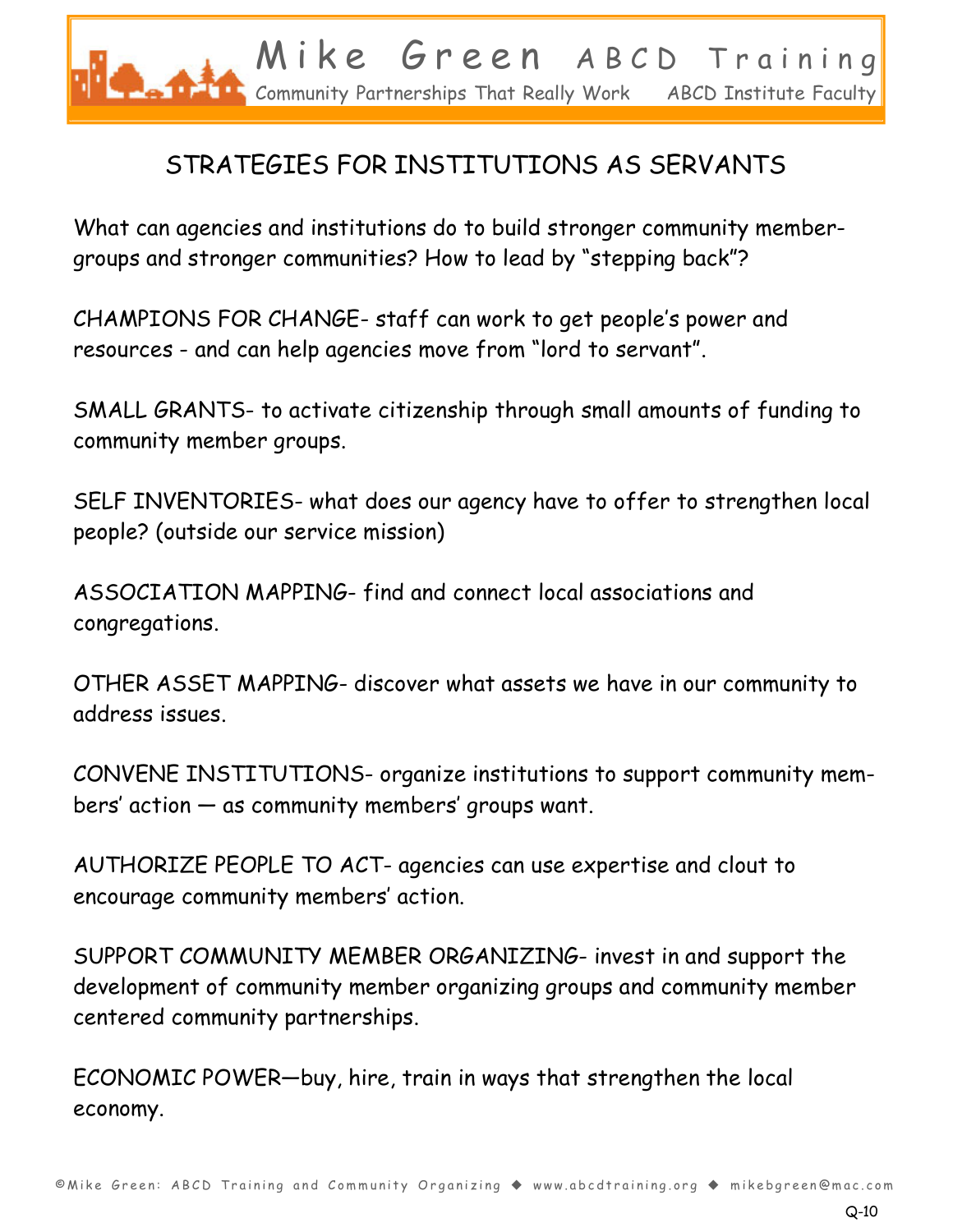

# Producing Strong Community-Based Projects

This document is based on the following simple equation:

**Your Community's Assets** 

Connected To (+)

**Your Organization's Assets** 

Produces (=)

**Strong Community-Based Projects**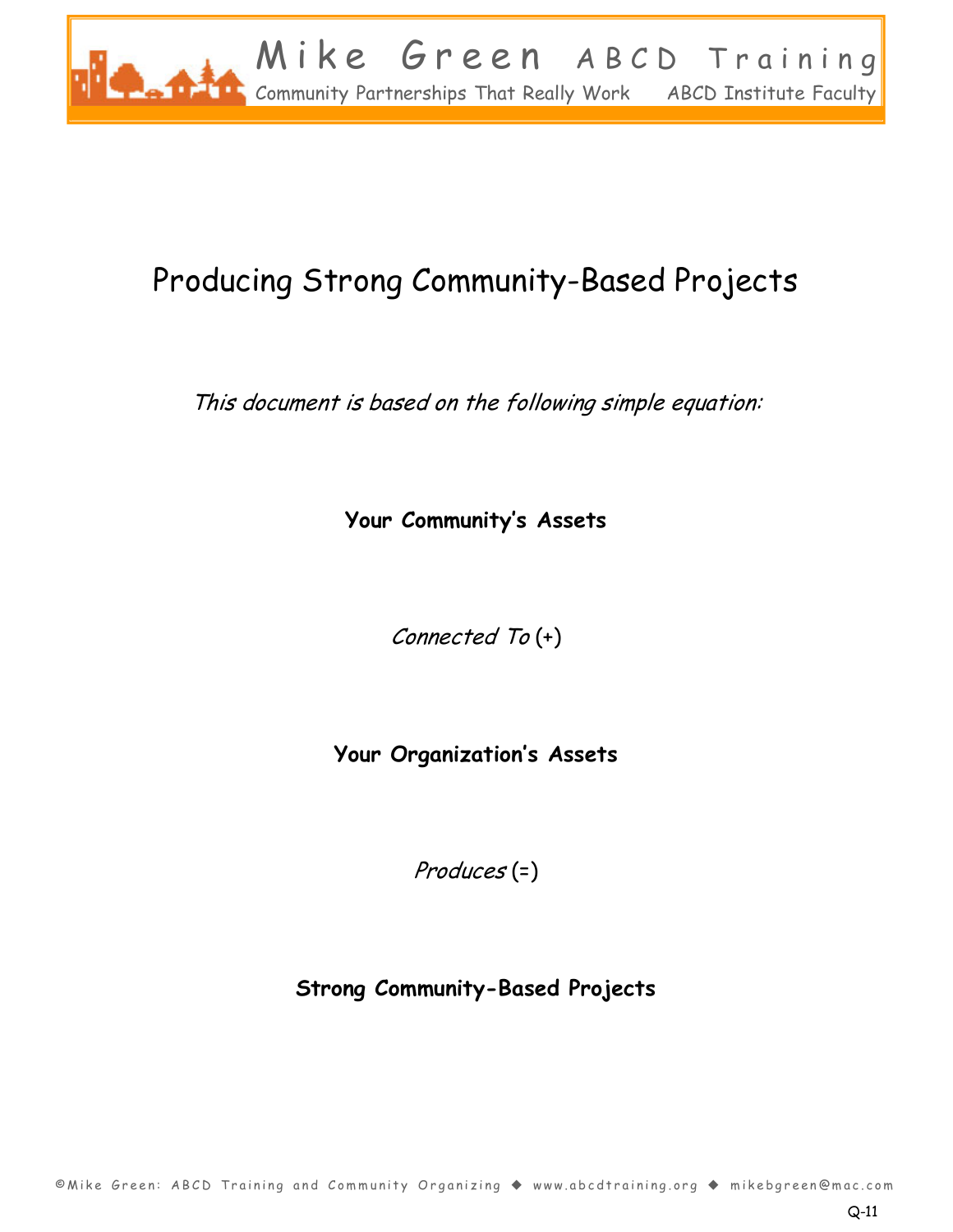

### A Sample Community Asset Map

Review this sample community asset map. Use the next page to create an asset map of your own community.

Animal Care Groups Anti Crime Groups Block Clubs Business Organizations Charitable Groups Civic Events Groups Cultural Groups Disability/Special Needs Groups Education Groups Elderly Groups Environmental Groups Family Support Groups Health Advocacy and Fitness Heritage Groups Hobby and Collectors Groups Men's Groups Mentoring Groups Mutual Support Groups Neighborhood Groups Political Organizations Recreation Groups Religious Groups Service Clubs Social Groups Union Groups Veteran's Groups Women's Groups Youth Groups

Schools Universities Community Colleges Police Departments Hospitals Libraries Social Service Agencies Non Profits Museums Fire Departments Media Foundations



### **Individuals**

Gills, Capacities, Knowledge and Traits of: Youth Older Adults Artists Welfare Recipients People with Disabilities **Students** Parents **Entrepreneurs Activists** Veterans Ex-offenders ifts, Sk Institutions | <sup>Artists</sup> Local Economy

### Associations **Physical Space**

Gardens Parks Playgrounds Parking lots Bike Paths Walking Paths Forest / Forest Preserves Picnic areas Campsites Fishing spots Duck ponds Zoos Wildlife center Natural Habitats - coastal, marine, amphibian Bird Watching Sites Star Gazing Sites Housing Vacant Land & Buildings Transit stops and facilities Streets

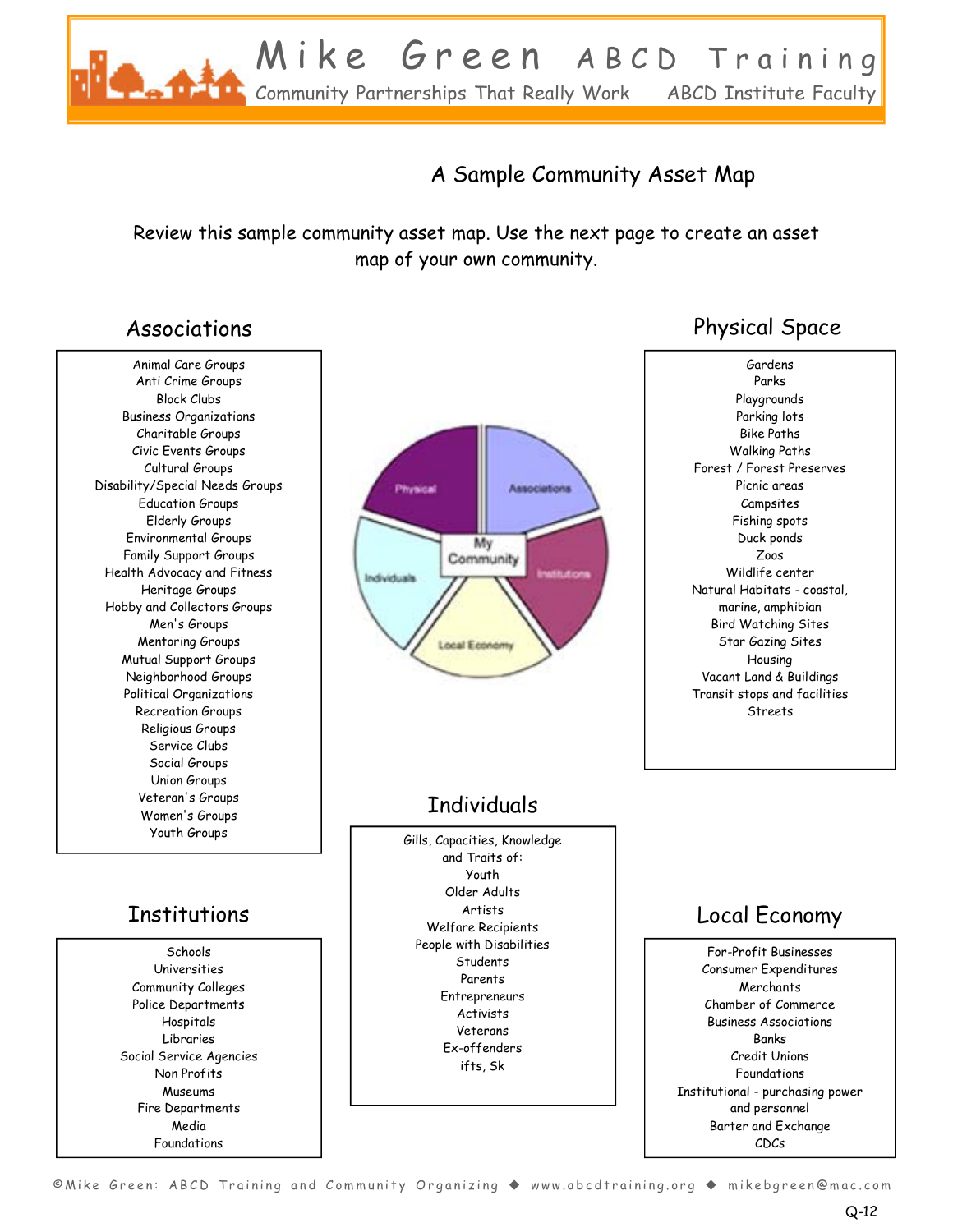

# Your Community Asset Map

Now that you have completed the questions on pages 5-14 and have reviewed a sample community asset map (page 15), please fill in the types of assets that can be found in your community.

Use the next page to connect these assets to your community based project.

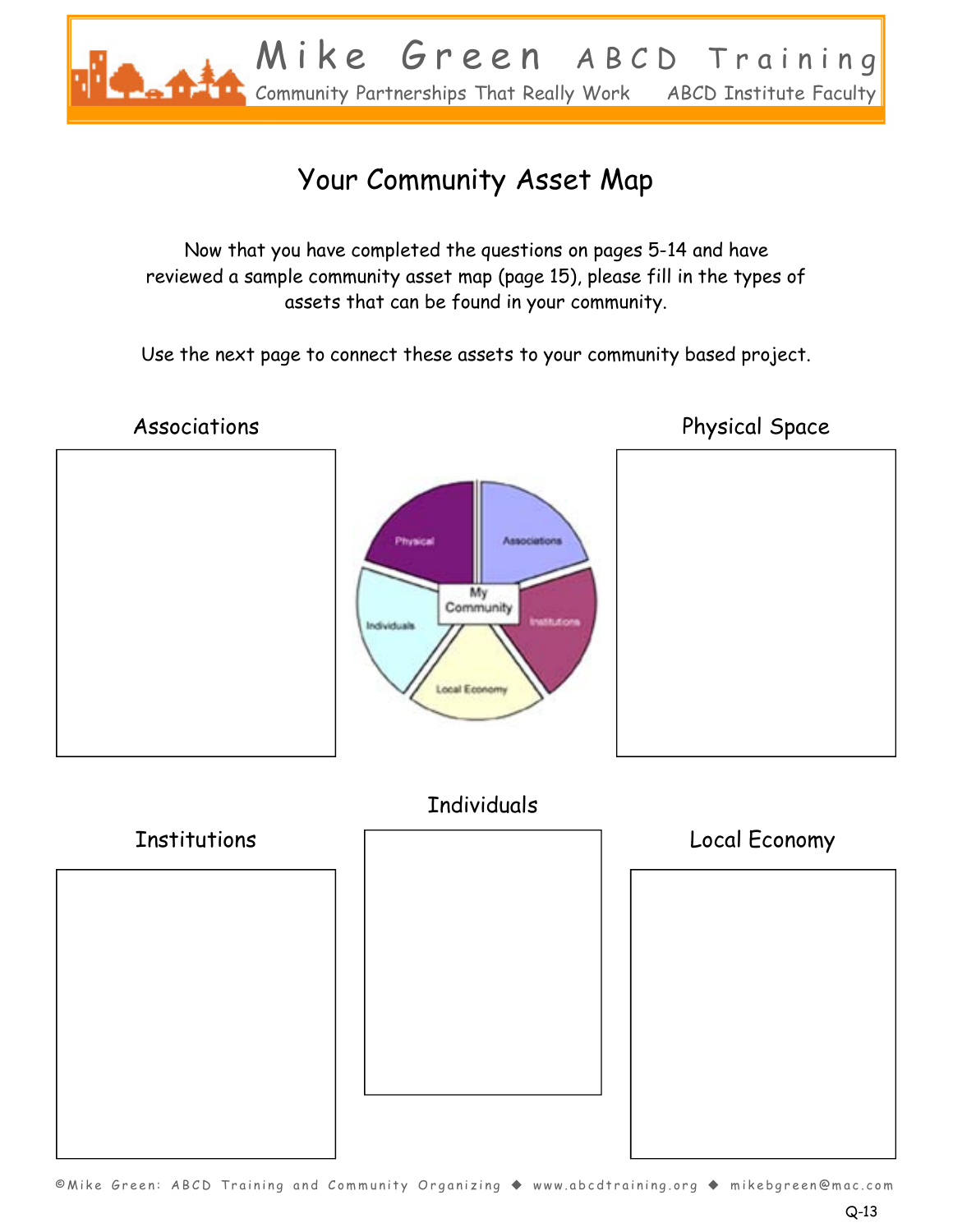

# A Window into My Organization

Review the types of assets that can be found within an organization. Use the next page to document your own organization's assets.

#### **Personnel**

**Expertise in/outside of job; Ability to teach:**  Art

> **Athletics Individual abilities:**  Finances

Music

Community History Writers Health Care

**Individual Traits:**  Ideas Energy Enthusiasm

**Technical Training:**  Computers Communications Vehicle Operations & Repair Investigation and Research Child Care

**Networks of Connections** 

**Knowledge of Community** 

**Leadership Development** 

#### **Constituents**

**Individual Abilities & Interests** 

**Individual Traits:**  Ideas, energy, idealism

**Linkages to Adults & Children** 

**Linkages to Community** 

**Collective Abilities & Interests**

**Space and Facilities Meeting Rooms Break Rooms or Kitchen Glass Display Cases Computer Rooms Drinking Fountains Gardens Bulletin Boards Lobbies Parking Lots** 

> **Expertise Classes:**  Arts, Athletics, Math, GED, Literacy, Language

**Educational Workshops:**  Crime Prevention Computer Literacy Healthy Eating **Storytelling** Leadership Skills

**Knowledge of Community** 

**Education & Training** 

**Networks of Connections** 

**Private Institutions** 

**Public Institutions** 

**Associations** 

**Individuals** 

#### **Materials & Equipment Computers Expensive Software Desks, chairs, & other Furniture**

**Scanner Printing Equipment Fax and Copier Digital Camera Books, magazines, & newspapers Telephones for hearing impaired Artworks Literacy and GED materials Community History Files Information on Community Organizations Social Service Resources Financial Information** 

> **Economic Power Job Training**

**Sponsor Fundraisers** 

**Hire Local People** 

**Assist in Writing and Submitting Grants for Community Projects** 

**Purchasing Power** 

**Power to generate & receive special funds through bond issues, government, and foundations**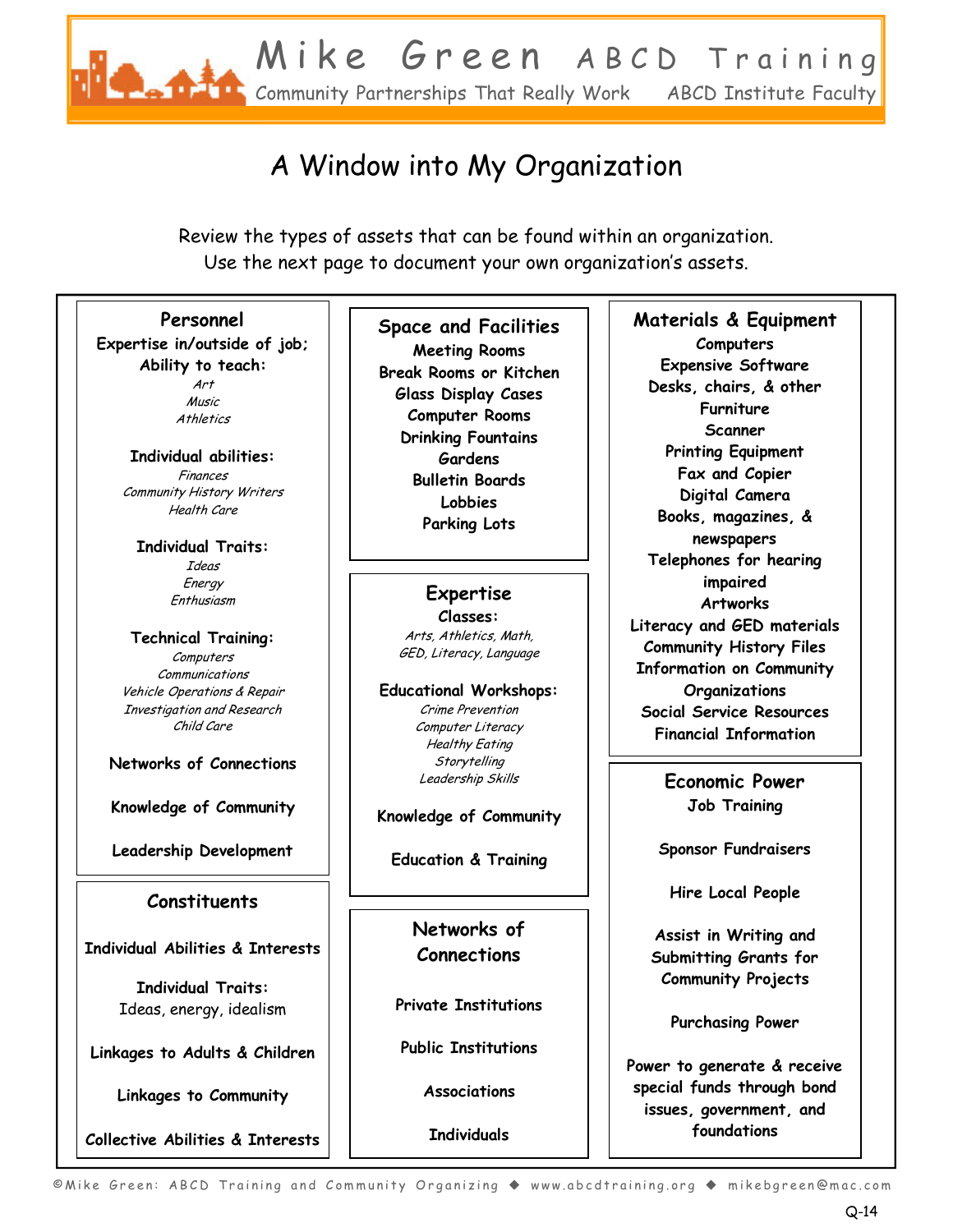

# **Creating An Inventory Of Your Organization's Assets**

**Your organization is filled with people, knowledge, and materials that should be recognized and shared. Now that you have reviewed page 19, take a moment to:**

- · Identify your organization's assets
- · Document these assets
- $\cdot$  Use the next page to connect these assets to your project

### **A Window Into My Organization**

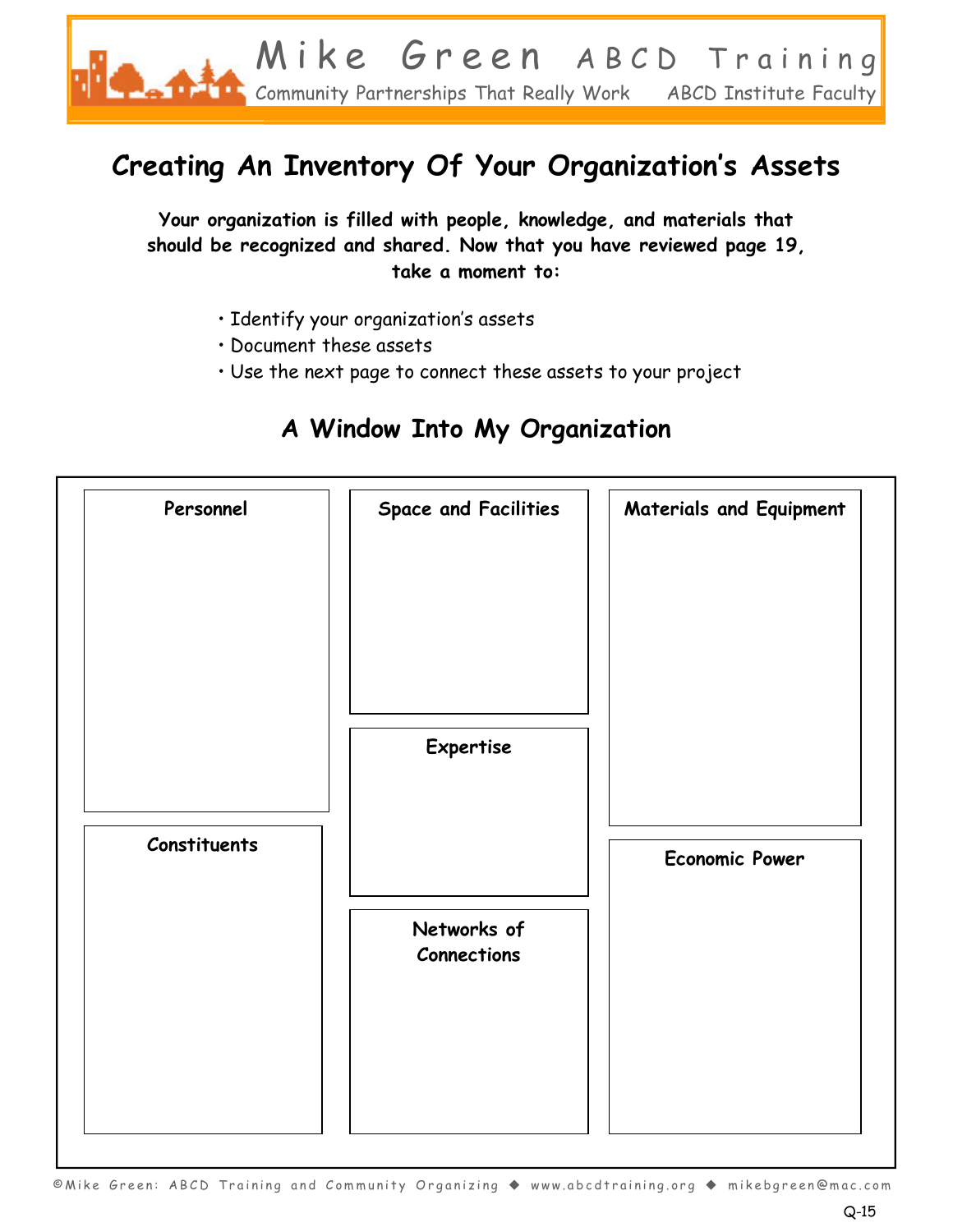

# Residents and their Associations: **A Power Ladder**

### **Residents In Control**

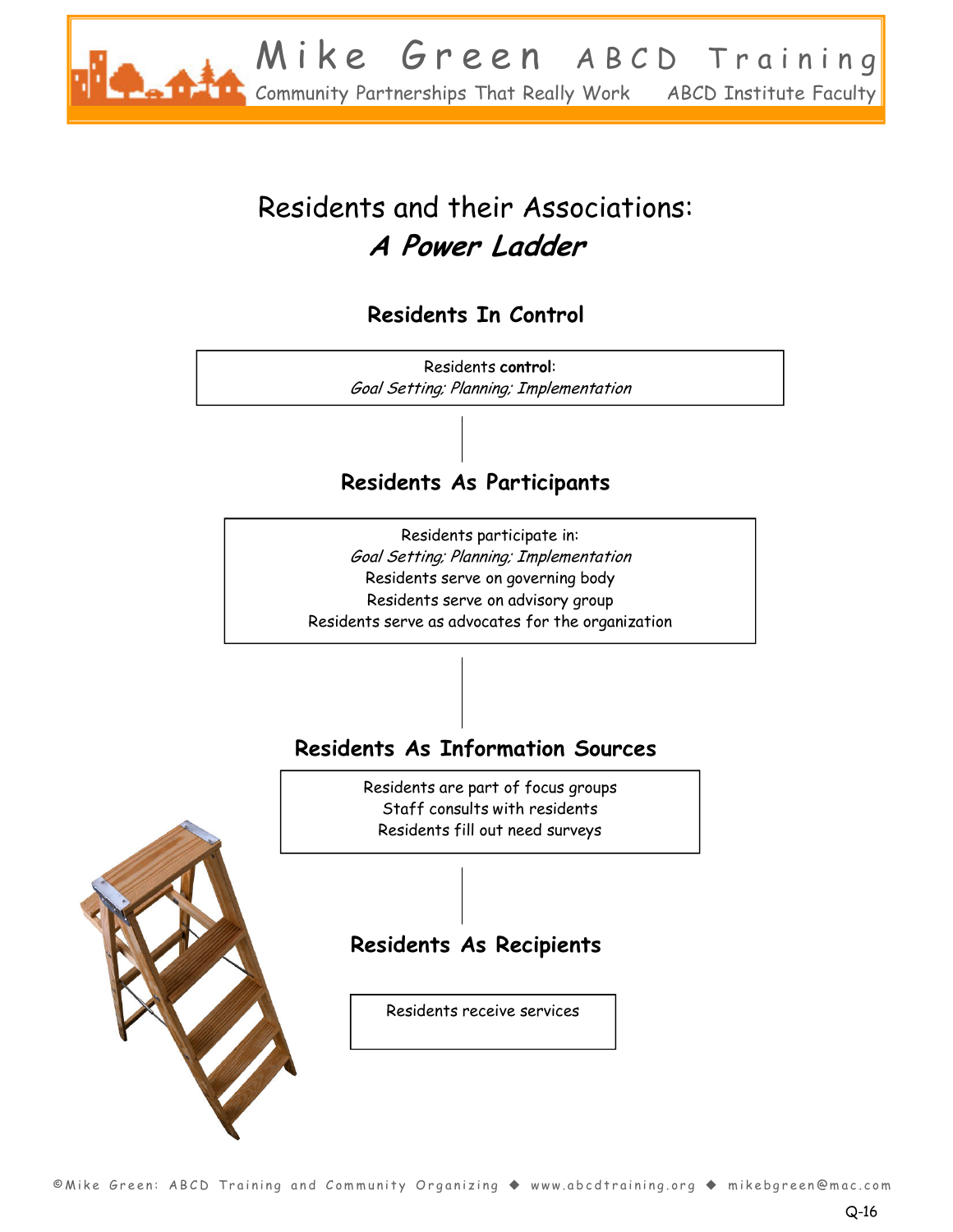

## **Partnerships with Associations**

Use this tool to illustrate partnerships that your organization already has with associations in your community and to think about new partnerships which might be useful to this project and your organization.